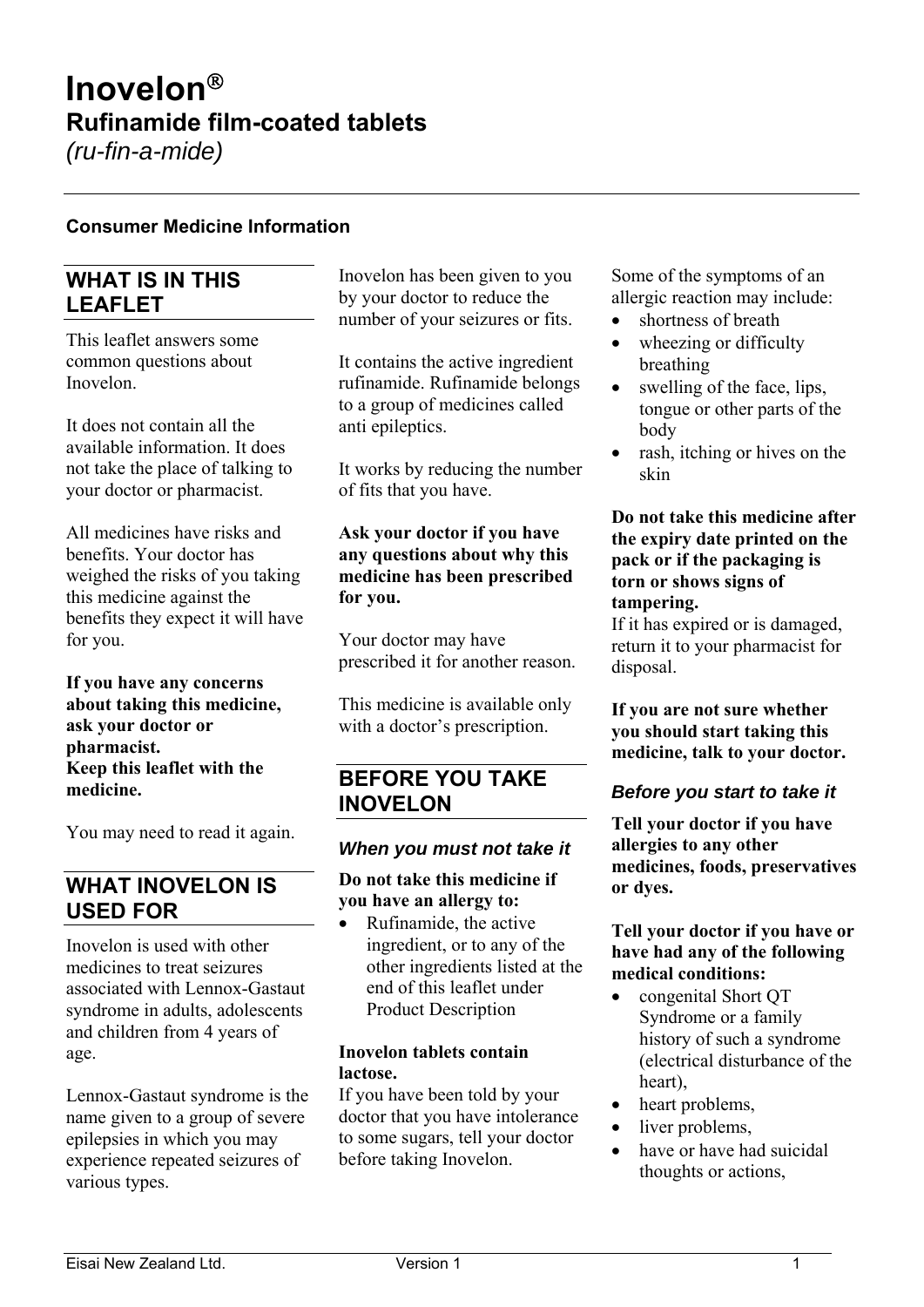depression or mood problems.

**Tell your doctor if you are pregnant or plan to become pregnant or are breastfeeding.**  You must only take Inovelon during your pregnancy if the doctor tells you to.

**You must use a reliable method of contraception to avoid becoming pregnant while you are being treated with Inovelon.** 

**You should continue doing this for one month after stopping treatment.** 

#### **Tell your doctor if you are taking hormonal contraceptives.** Inovelon may make certain hormonal contraceptives less effective.

**You should use other forms of safe and effective contraception (such as a condom or coil) when taking Inovelon. You should also do this for one month after stopping treatment. Discuss with your doctor what may be appropriate contraception for you.** 

It is not known whether the ingredients of Inovelon can pass into breast milk.

The doctor will weigh up the benefit and risks to your baby of taking Inovelon while you are breastfeeding.

#### **If you have not told your doctor about any of the above, tell him/her before you start taking Inovelon.**

# *Taking other medicines*

**Tell your doctor or pharmacist if you are taking any other medicines, including any that you get without a prescription from your pharmacy, supermarket or health food shop.** 

If the doctor prescribes or recommends an additional treatment for epilepsy (e.g. valproate) you must tell the doctor you are taking Inovelon as the dose may need adjusting.

Taking high doses of valproate at the same time as Inovelon will result in high levels of rufinamide in the blood, therefore the dose of Inovelon may need adjusting in adults and children.

Some medicines and Inovelon may interfere with each other. These include:

- carbamazepine
- phenobarbital
- phenytoin
- vigabatrin
- primidone

These medicines may be affected by Inovelon or may affect how well it works. You may need different amounts of your medicines, or you may need to take different medicines.

Tell the doctor if you are taking the blood thinner – warfarin. The doctor may need to adjust the dose.

Tell the doctor if you are taking digoxin (a medicine used to treat heart conditions). The doctor may need to adjust the dose. Your doctor and pharmacist have more information on medicines to be careful with or avoid while taking this medicine.

# **HOW TO TAKE INOVELON**

**Follow all directions given to you by your doctor or pharmacist carefully.**  They may differ from the information contained in this leaflet.

**Your total daily dose of INOVELON should be taken in two equally divided doses. Take one half of your total daily dose in the morning and one half of your total daily dose in the evening.** 

**If you do not understand the instructions, ask your doctor or pharmacist for help.**

### *How much to take*

*Children 4 years and older and weighing less than 30 kg and not taking valproate*  The recommended total daily starting dose is 200 mg taken in two equal doses.

The dose will be adjusted for you by the doctor and may be increased by up to 200 mg/day at intervals of at least three days, up to a total daily dose of no more than the maximum recommended total daily dose of 1000 mg/day.

# *Children 4 years and older weighing less than 30 kg and*

*taking valproate*  The recommended total daily starting dose is 200 mg taken in two equal doses.

The dose will be adjusted for you by the doctor and may be increased by up to 200 mg/day at intervals of at least two days, up to a total daily dose of no more than the maximum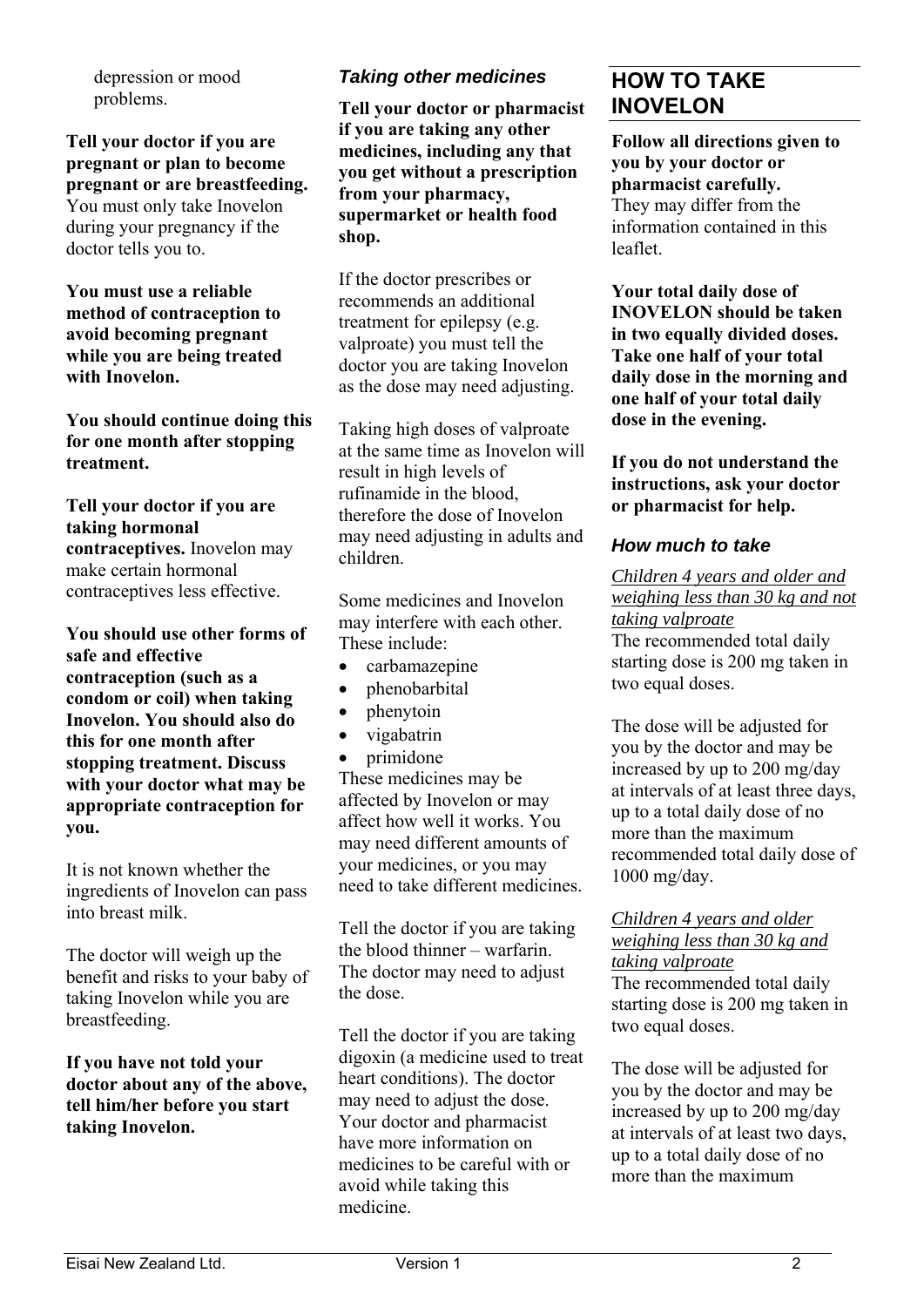recommended total daily dose of 600 mg/day.

*Adults, adolescents and children weighing 30 kg or more and not taking valproate* 

The recommended total daily starting dose is 400 mg taken in two equal doses.

The dose will be adjusted for you by the doctor and may be increased by up to 400 mg/day at intervals of at least two days, up to a total daily dose of no more than the maximum recommended total daily dose of 3200 mg, depending upon your weight.

### *Adults, adolescents and children weighing 30 kg or more and taking valproate*  The usual total daily starting

dose is 400 mg taken in two equal doses.

The dose will be adjusted for you by the doctor and may be increased by up to 400 mg/day at intervals of at least two days, up to a total daily dose of no more than the maximum recommended total daily dose of 2200 mg, depending upon your weight.

Some patients may respond to lower doses and your doctor may adjust the dose depending on how you respond to the treatment.

Your doctor may have prescribed a different dose.

### **Ask your doctor or pharmacist if you are unsure of the correct dose for you.**

They will tell you exactly how much to take.

#### **Follow the instructions they give you.**

If you take the wrong dose, Inovelon may not work as well and your problem may not improve.

### *How to take it*

Inovelon tablets must be taken with food twice daily, in the morning and evening.

If you have difficulty swallowing the tablet whole, you can crush the tablet, then mix the powder in about half a glass (100 ml) of water and drink immediately.

### *When to take Inovelon*

#### **Take your medicine with food at about the same time each day in the morning and evening.**

Taking it at the same time each day will have the best effect. It will also help you remember when to take it.

### *How long to take Inovelon*

**Continue taking your medicine for as long as your doctor tells you. Do not stop unless your doctor advises you to.** 

Your doctor may reduce your dose slowly to avoid your fits (seizures) coming back or getting worse.

If you have any further questions on the use of this medicine, ask your doctor or pharmacist.

### *If you forget to take it*

**Wait until your next dose, and then continue to take it as you would normally.** 

#### **Do not take a double dose to make up for the dose that you missed.**

This may increase the chance of you getting an unwanted side effect.

**If you have missed more than 1 dose of treatment with Inovelon, talk to your doctor immediately.** 

**If you are not sure what to do, ask your doctor or pharmacist.** 

**If you have trouble remembering to take your medicine, ask your pharmacist for some hints.** 

### *If you take too much (overdose)*

**Immediately telephone your doctor or the Poisons Information Centre (telephone 0800 764 766) for advice, or go to Accident and Emergency at the nearest hospital, if you think that you or anyone else may have taken too much Inovelon. Do this even if there are no signs of discomfort or poisoning.** 

You may need urgent medical attention.

# **WHILE YOU ARE TAKING INOVELON**

### *Things you must do*

**If you are about to be started on any new medicine, remind your doctor and pharmacist that you are taking Inovelon.** 

**Tell any other doctors, dentists and pharmacists who treat you that you are taking Inovelon.** 

**If you are going to have surgery, tell the surgeon or**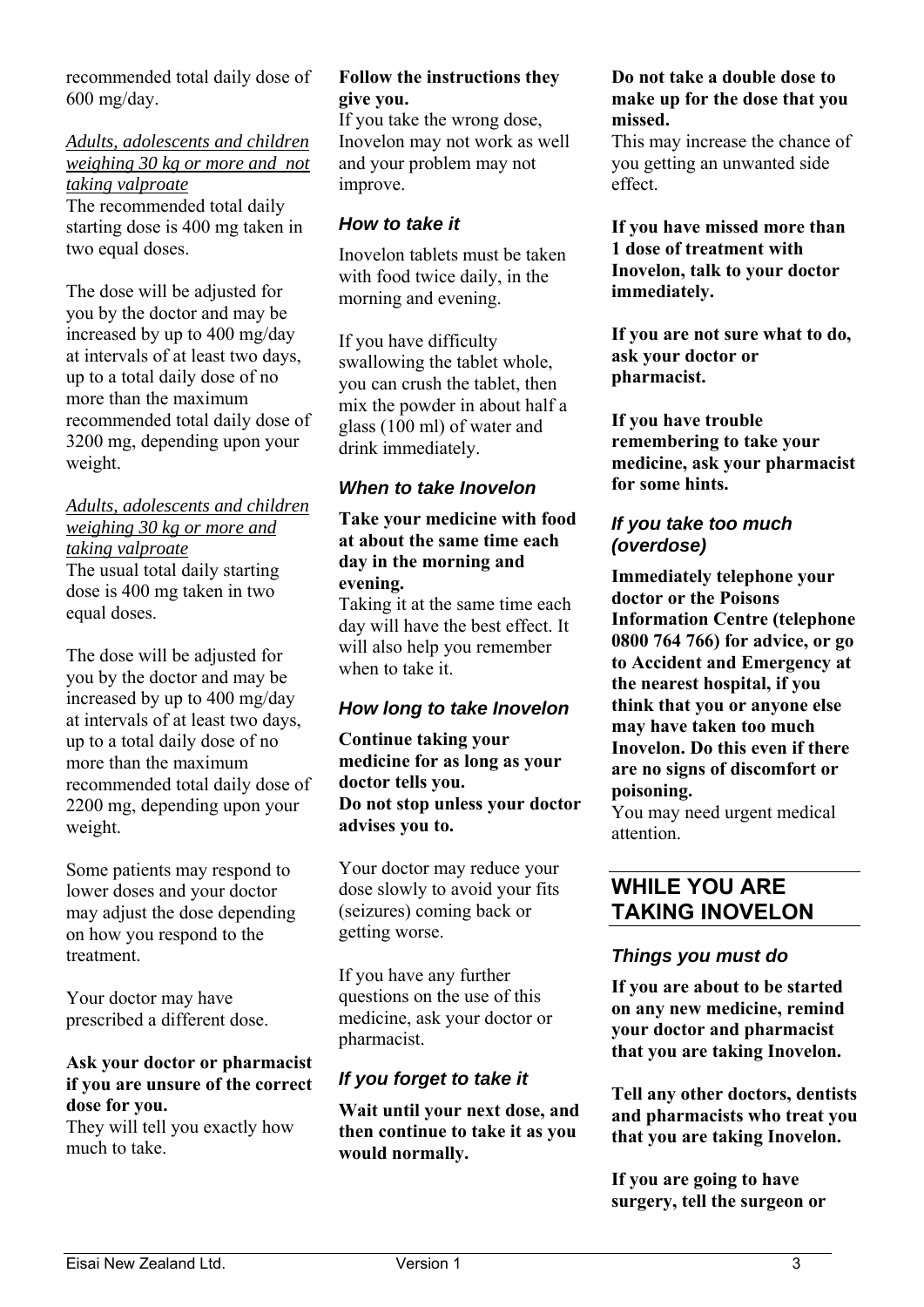### **anaesthetist that you are taking Inovelon.**

It may affect other medicines used during surgery.

**If you become pregnant while taking Inovelon, tell your doctor immediately.** Do not stop treatment without first discussing it with your doctor.

**If you are about to have any blood tests, tell your doctor that you are taking Inovelon.**  It may interfere with the results of some tests.

**Keep all of your doctor's appointments so that your progress can be checked.** 

### *Things you must not do*

**Do not take Inovelon to treat any other complaints unless your doctor tells you to.** 

**Do not give your medicine to anyone else, even if they have the same condition as you.** 

**Do not stop taking your medicine or lower the dosage without checking with your doctor.** 

### *Things to be careful of*

**Do not drive or operating machinery until you know how Inovelon affects you.** 

You must talk to your doctor about the effect of your epilepsy on driving and using machines.

Inovelon may make you feel dizzy, drowsy and affect your vision, particularly at the beginning of treatment or after a dose increase. If this happens to you, do not drive or use any tools or machines.

**Avoid alcohol while taking Inovelon as it may make these effects worse.** 

# **SIDE EFFECTS**

**Tell your doctor or pharmacist as soon as possible if you do not feel well while you are taking Inovelon** 

All medicines can have side effects. Sometimes they are serious, most of the time they are not. You may need medical attention if you get some of the side effects.

**Do not be alarmed by the following lists of side effects. You may not experience any of them.** 

**A small number of people being treated with antiepileptics have had thoughts of harming or killing themselves. If at any time you have these thoughts, contact your doctor or go to accident & emergency straight away.** 

**The following side effects can be very serious and you should tell your doctore immediately or go to a hopsital if you experience any of them:** 

- Rash and/or fever. These could be signs of an allergic reaction.
- Change in the types of seizures you experience or if you experience more frequent seizures which last a long time (called status epilepticus).

**You may experience the following side effects with this medicine. Tell the doctor if you have any of the following:** 

Very common side effects of Inovelon (more than 1 in 10 patients) are

- dizziness,
- headache,
- nausea,
- vomiting,
- sleepiness,
- fatigue.

Common side effects of Inovelon (more than 1 in a 100 patients) are:

- problems associated with nerves including: difficulty walking, abnormal movement, convulsions/seizures, unusual eye movements, blurred vision, trembling.
- problems associated with the stomach including: stomach pain, constipation, indigestion, loose stools (diarrhoea), loss or change in appetite, weight loss.
- infections: ear infection, flu, nasal congestion, chest infection.

Uncommon side effects of Inovelon (between 1 in a 100 and 1 in a 1000 patients) are:

• allergic reactions and an increase in markers of liver function (hepatic enzyme increase).

In addition patients have experienced: anxiety, insomnia, nose bleeds, acne, rash, back pain, infrequent periods, bruising, head injury (as a result of accidental injury during a seizure).

If you get any side effects, talk to your doctor or pharmacist. This includes any possible side effects not listed in this leaflet.